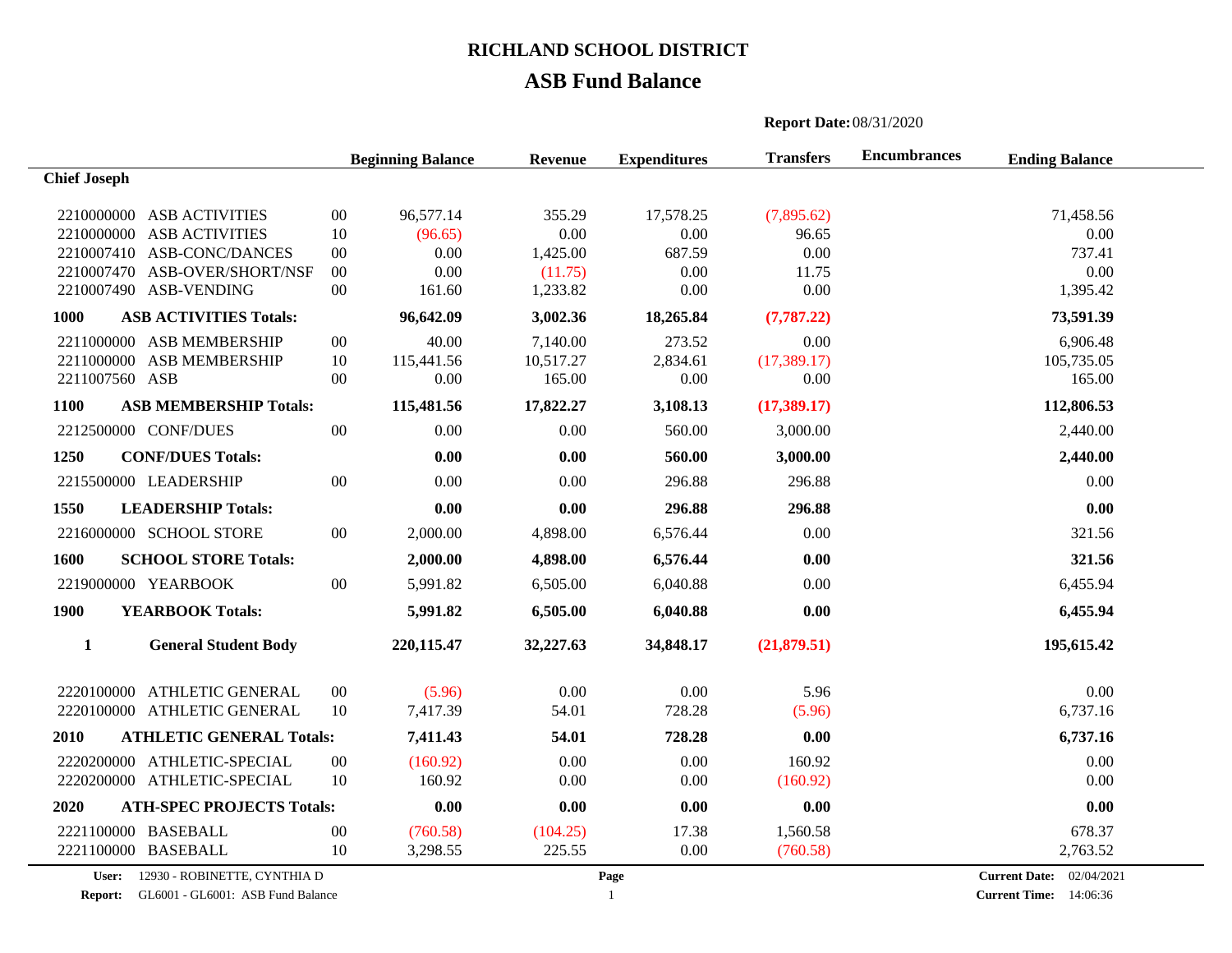### **ASB Fund Balance**

## **Beginning Balance Revenue Expenditures Transfers Encumbrances Ending Balance 2110 BASEBALL Totals: 2,537.97 121.30 17.38 800.00 3,441.89** 2221501000 BASKET-BOYS 00 (361.51) 0.00 0.00 361.51 0.00 0.00 361.51 0.00 2221501000 BASKET-BOYS 10 361.50 0.00 0.00 0.00 (361.50) 0.00 0.00 2221502000 BASKET-GIRLS 00 (361.50) 0.00 0.00 361.50 0.00 361.50 0.00 2221502000 BASKET-GIRLS 10 361.50 0.00 0.00 (361.50) 0.00 0.00 (361.50) **2150 BASKETBALL Totals: (0.01) 0.00 0.00 0.01 0.00** 2221900000 CROSS COUNTRY 00 190.26 0.00 198.38 200.00 191.88 2221900000 CROSS COUNTRY 10 448.06 0.00 0.00 0.00 0.00 448.06 448.06 **2190 CROSS COUNTRY Totals: 638.32 0.00 198.38 200.00 639.94** 2222300000 DANCE TEAM 00 0.00 0.00 0.00 0.00 200.00 200.00 200.00 200.00 2222300000 DANCE TEAM 10 129.10 0.00 0.00 0.00 0.00 129.10 129.10 **2230 DANCE TEAM Totals: 129.10 0.00 0.00 200.00 329.10** 2222700000 FOOTBALL 00 (5.81) 0.00 0.00 350.00 350.00 344.19 2222700000 FOOTBALL 10 389.88 0.00 0.00 0.00 0.00 389.88 **2270 FOOTBALL Totals: 384.07 0.00 0.00 350.00 734.07** 2223100000 GAME COST 00 (2,196.77) 0.00 4.191.06 6.387.83 0.00 0.00 2223100000 GAME COST 10 0.00 0.00 0.00 0.00 0.00 **2310 GAME COST Totals: (2,196.77) 0.00 4,191.06 6,387.83 0.00** 2224700000 MEDICAL SUPPLIES 00 0.00 0.00 336.27 336.27 0.00 **2470 MEDICAL SUPPLIES Totals: 0.00 0.00 336.27 336.27 0.00** 2225100000 OFFICIALS 00 (1.00) 0.00 0.00 1.00 0.00 **2510 OFFICIALS Totals: (1.00) 0.00 0.00 1.00 0.00** 2225500000 PARTICIPATION FEES 00 5.00 1,932.00 0.00 0.00 1,937.00 **2550 PARTICIPATION FEES Totals: 5.00 1,932.00 0.00 0.00 1,937.00** 2225900000 REPLACEMENTS 00 7,458.50 50.00 3,751.93 6,500.00 10,256.57 **2590 REPLACEMENTS Totals: 7,458.50 50.00 3,751.93 6,500.00 10,256.57** 2226101000 SOCCER-BOYS 00 19.52 0.00 200.00 250.00 69.52 2226101000 SOCCER-BOYS 10 0.00 0.00 0.00 0.00 0.00 2226102000 SOCCER-Girls 00 (19.52) 0.00 31.98 269.52 218.02

**Report Date:**08/31/2020

**User:** 12930 - ROBINETTE, CYNTHIA D

**Report:** GL6001 - GL6001: ASB Fund Balance **Current Time:** 2

**Current Date: Current Time:** 14:06:36 02/04/2021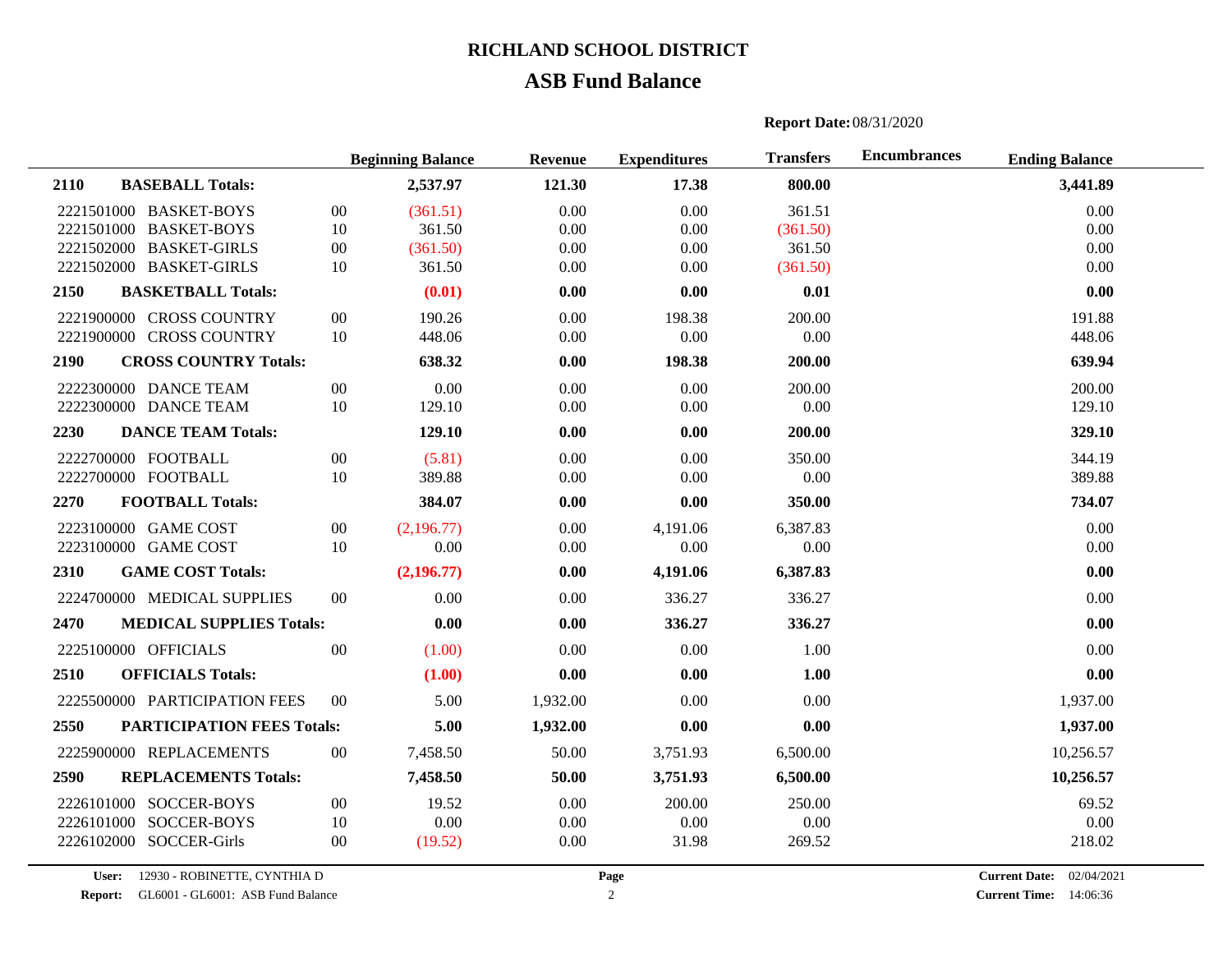## **ASB Fund Balance**

## **Beginning Balance Revenue Expenditures Transfers Encumbrances Ending Balance** 2226102000 SOCCER-Girls 10 0.00 0.00 0.00 0.00 0.00 **2610 SOCCER Totals: 0.00 0.00 231.98 519.52 287.54** 2226500000 SOFTBALL 00 338.50 0.00 0.00 461.50 800.00 2226500000 SOFTBALL 10 (338.50) 0.00 0.00 338.50 0.00 0.00 338.50 0.00 **2650 SOFTBALL Totals: 0.00 0.00 0.00 800.00 800.00** 2227900000 TRACK 00 0.00 0.00 0.00 605.45 700.00 94.55 94.55 2227900000 TRACK 10 (94.55) 0.00 0.00 94.55 0.00 0.00 94.55 **2790 TRACK Totals: (94.55) 0.00 605.45 794.55 94.55** 2228500000 VOLLEYBALL 00 0.00 0.00 0.00 250.00 250.00 2228500000 VOLLEYBALL 10 970.18 60.00 0.00 0.00 1,030.18 **2850 VOLLEYBALL Totals: 970.18 60.00 0.00 250.00 1,280.18** 2228900000 WRESTLING 00 0.00 50.00 250.00 250.00 50.00 2228900000 WRESTLING 10 0.00 0.00 0.00 0.00 0.00 **2890 WRESTLING Totals: 0.00 50.00 250.00 250.00 50.00 2 Athletics 17,242.24 2,267.31 10,310.73 17,389.18 26,588.00** 2240540000 Beyblade Club 00 0.00 0.00 32.41 32.41 0.00 0.00 **4054 Beyblade Club Totals: 0.00 0.00 32.41 32.41 0.00** 2240560000 BICYCLE 00 0.00 0.00 0.00 0.00 300.00 300.00 300.00 300.00 **4056 BICYCLE Totals: 0.00 0.00 0.00 300.00 300.00** 2240800000 BUILDER CLUBS 00 719.73 0.00 0.00 0.00 0.00 719.73 73 **4080 BUILDERS CLUB Totals: 719.73 0.00 0.00 0.00 719.73** 2242340000 DESTINATION 00 0.00 0.00 0.00 0.00 0.00 2242340000 DESTINATION 10 0.00 0.00 0.00 0.00 0.00 **4234 DESTINATION IMAGINATION 0.00 0.00 0.00 0.00 0.00** 2242480000 DRAMA 00 8,106.20 4,643.30 6,846.81 (994.56) 4,908.13

**Report Date:**08/31/2020

2242480000 DRAMA 10 (1,694.56) 0.00 0.00 1,694.56 0.00 0.00 0.00 0.00 **4248 DRAMA Totals: 6,411.64 4,643.30 6,846.81 700.00 4,908.13**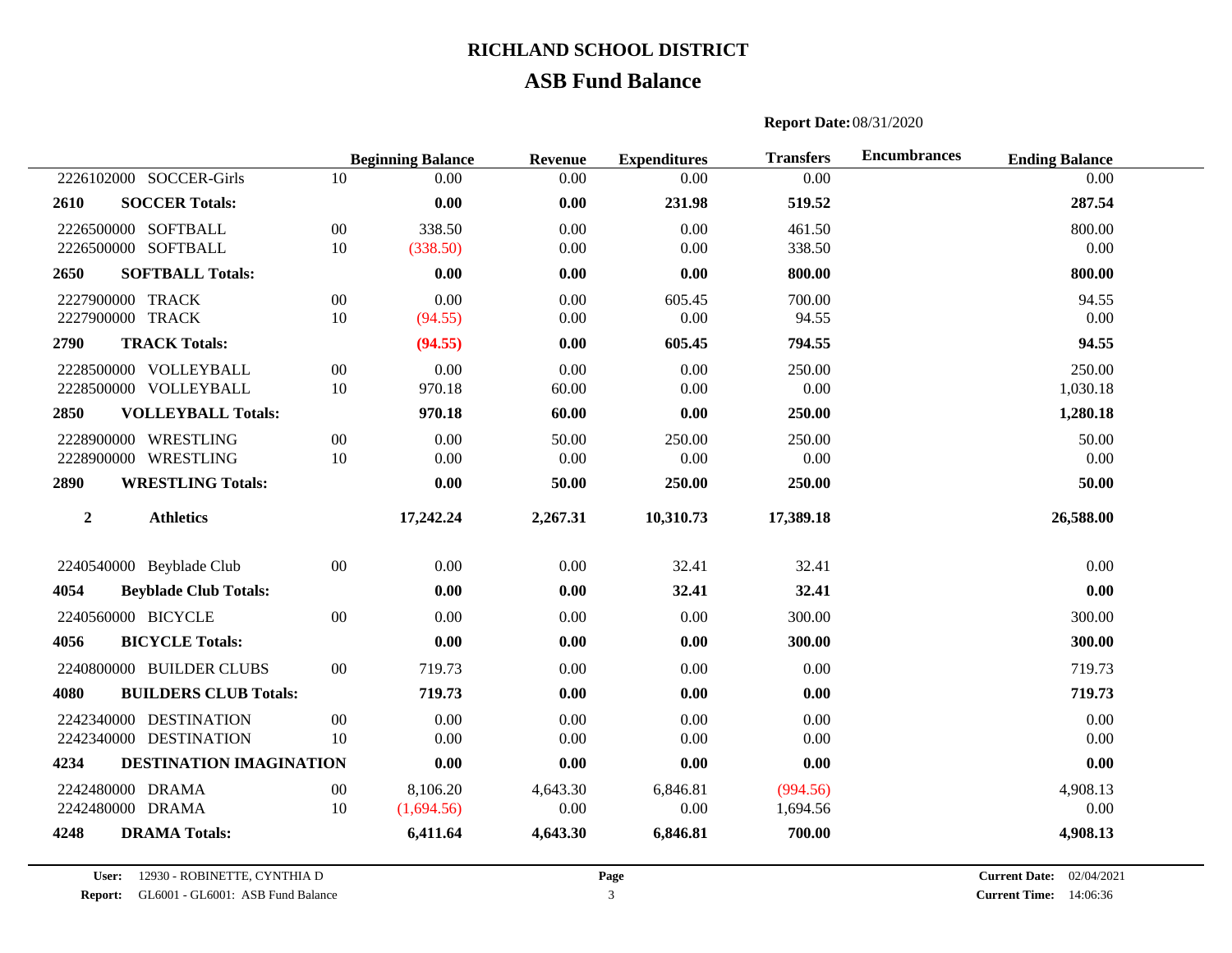## **ASB Fund Balance**

# **Beginning Balance Revenue Expenditures Transfers Encumbrances Ending Balance** 2242720000 Equality 00 0.00 0.00 0.00 0.00 0.00 **4272 Equality Totals: 0.00 0.00 0.00 0.00 0.00** 2243460000 GAMERS CLUB 00 0.00 0.00 0.00 0.00 0.00 **4346 GAMERS CLUB Totals: 0.00 0.00 0.00 0.00 0.00** 2244080000 HOME & FAMILY 00 0.00 0.00 939.40 1,000.00 60.60 60.60 **4408 HOME & FAMILY Totals: 0.00 0.00 939.40 1,000.00 60.60** 2245980000 MATH CLUB 00 0.00 0.00 285.00 300.00 15.00 15.00 **4598 MATH CLUB Totals: 0.00 0.00 285.00 300.00 15.00** 2246540000 NAT'L JR HONOR SOCIETWO 0.00 0.00 0.00 400.00 400.00 400.00 400.00 400.00 **4654 NAT'L JR HONOR SOCIETY 0.00 0.00 0.00 400.00 400.00** 2248640000 TECHNOLOGY 00 (757.92) 0.00 0.00 1,757.92 1,000.00 1,000.00 **4864 TECHNOLOGY Totals: (757.92) 0.00 0.00 1,757.92 1,000.00** 2249340000 VOCAL 00 0.00 0.00 0.00 0.00 0.00 **4934 VOCAL Totals: 0.00 0.00 0.00 0.00 0.00 4 Clubs 6,373.45 4,643.30 8,103.62 4,490.33 7,403.46** 2260080000 Pennies for Patients 00 0.00 0.00 0.00 0.00 0.00 **6008 PENNIES FOR PATIENTS Totals: 0.00 0.00 0.00 0.00 0.00** 2260150000 Nothing But Nets 00 0.99 0.00 0.00 0.00 0.00 0.00 0.99 0.99 **6015 Nothing But Nets Totals: 0.99 0.00 0.00 0.00 0.99** 2269990000 InvestEd 00 245.87 2,380.00 1,799.24 (245.87) 580.76 2269990000 InvestEd 10 (245.87) 0.00 0.00 245.87 0.00 0.00 245.87 0.00 **6999 InvestEd Totals: 0.00 2,380.00 1,799.24 0.00 580.76 6 Clubs 0.99 2,380.00 1,799.24 0.00 581.75 Totals For Chief Joseph: 243,732.15 41,518.24 55,061.76 0.00 230,188.63**

#### **Report Date:**08/31/2020